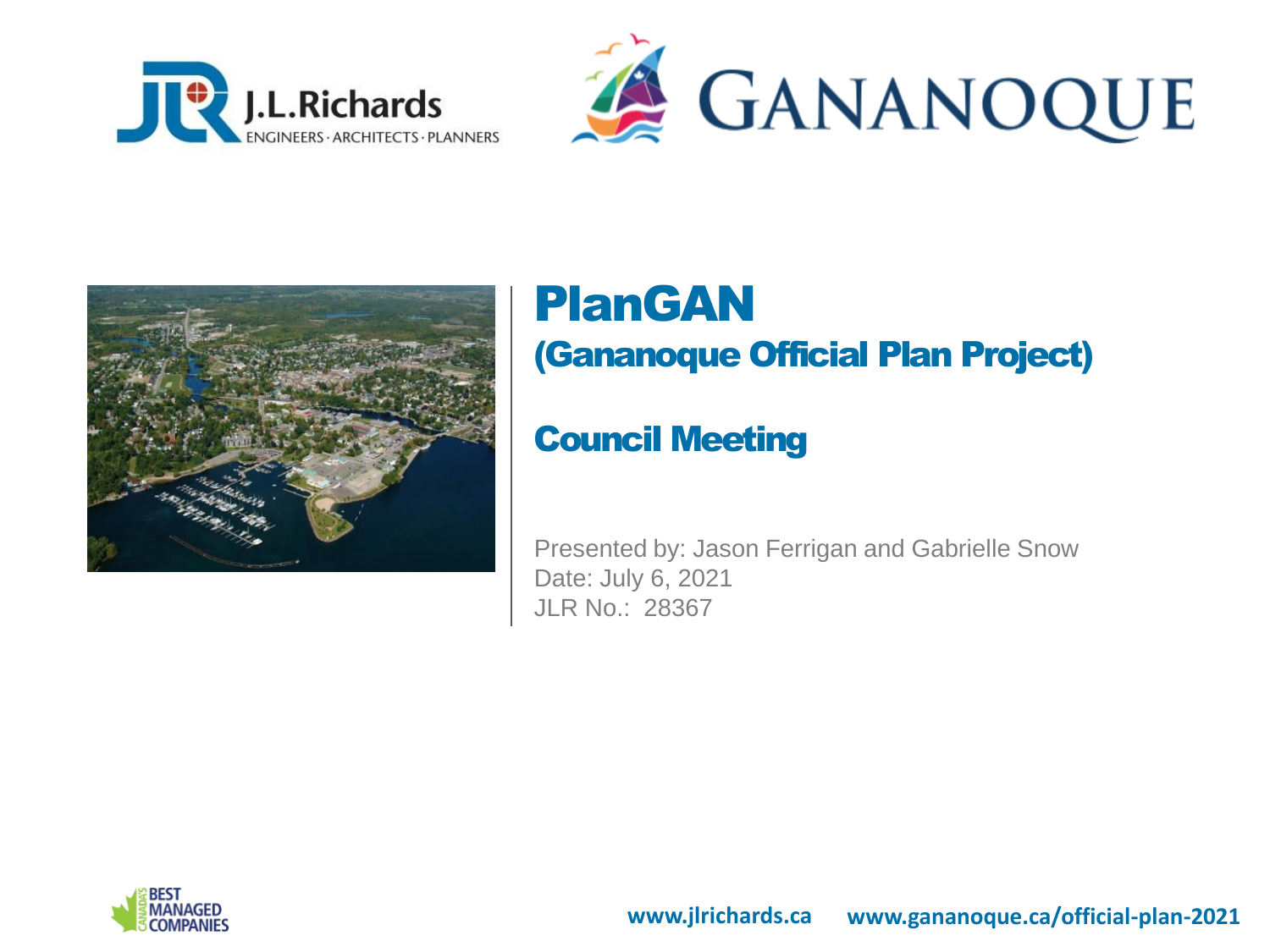

### Our agenda

- 1. What is planning?
- 2. What is Ontario's planning framework?
- 3. What is Gananoque's Official Plan?
- 4. What is the scope of the review?
- 5. What is the schedule for the review?
- 6. How can residents and stakeholders get involved?
- 7. Initial feedback from the public and stakeholders





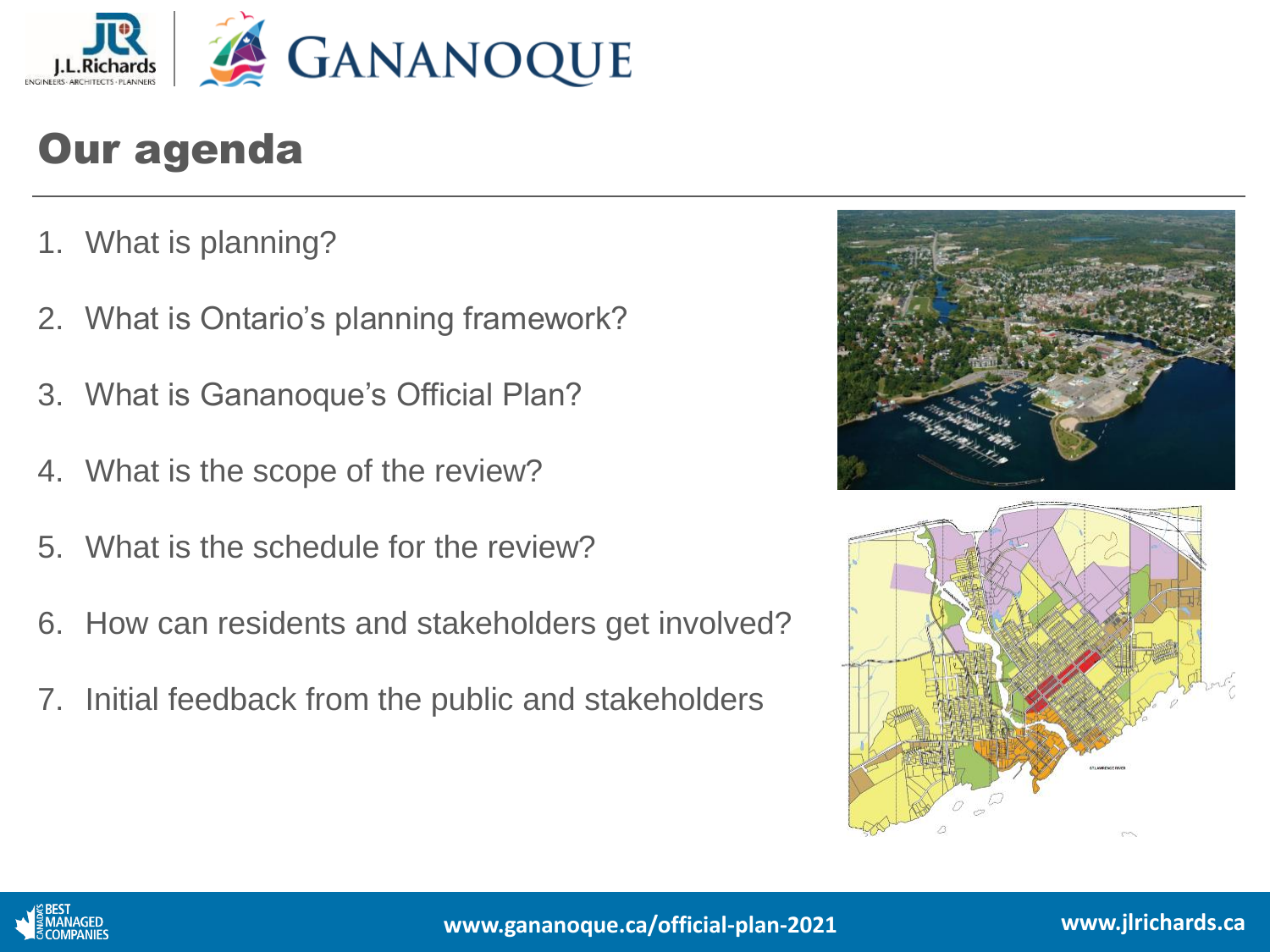

## 1. What is planning?

- Is strategic and operational
	- Set goals for growth and development
	- Provides tools to manage change
- **Balances interests** 
	- Economic, environmental and social
	- Provincial and local
	- Individual and the public interest
- Managing land and resources





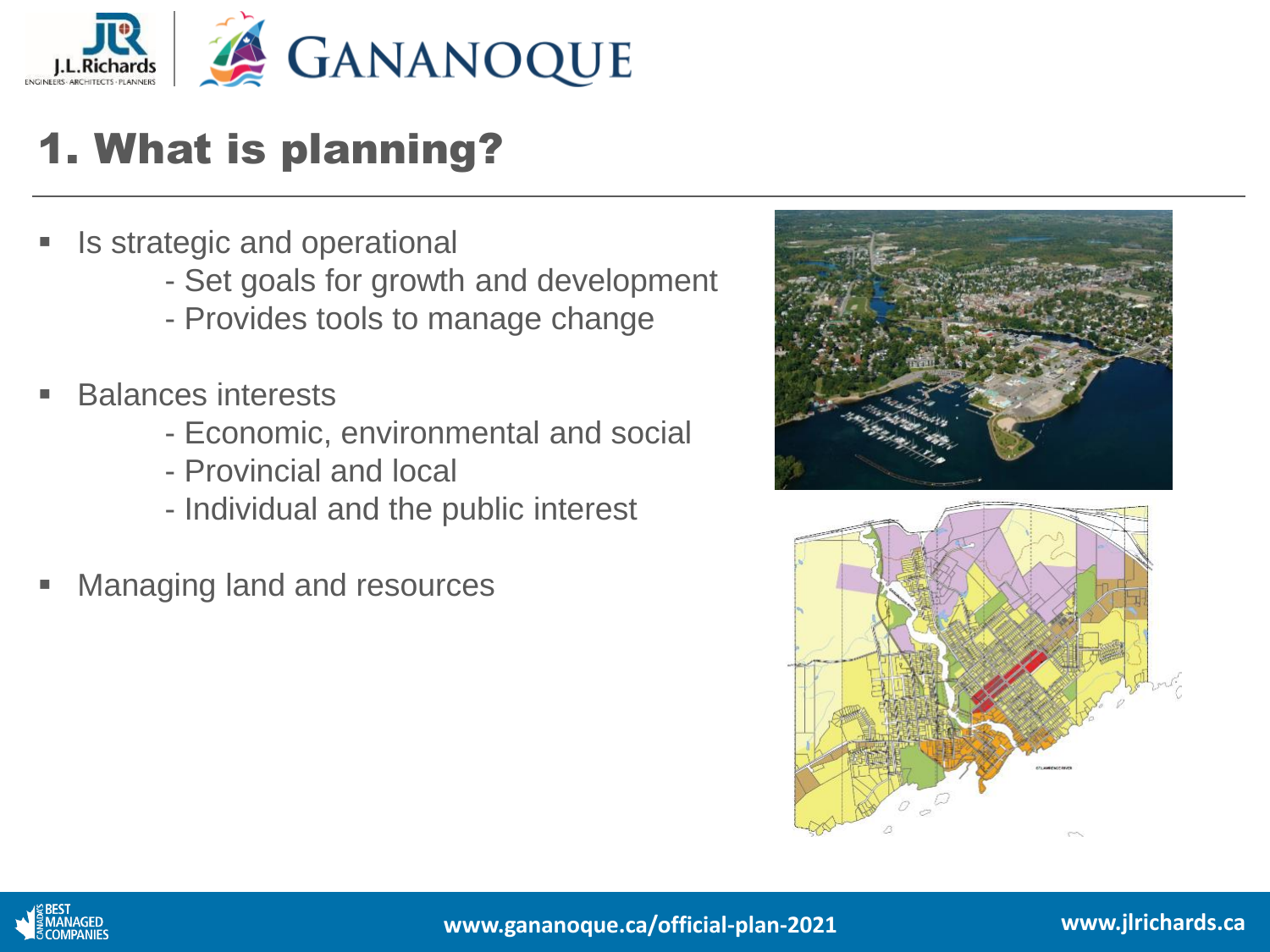

## 1. What is planning?

- It helps decide where:
	- homes and industry should be built
	- parks and schools should be located
	- essential public services should be provided
- It shapes and protects the 'character' of the town
- It influences outcomes (e.g. climate change, population health and fiscal health)





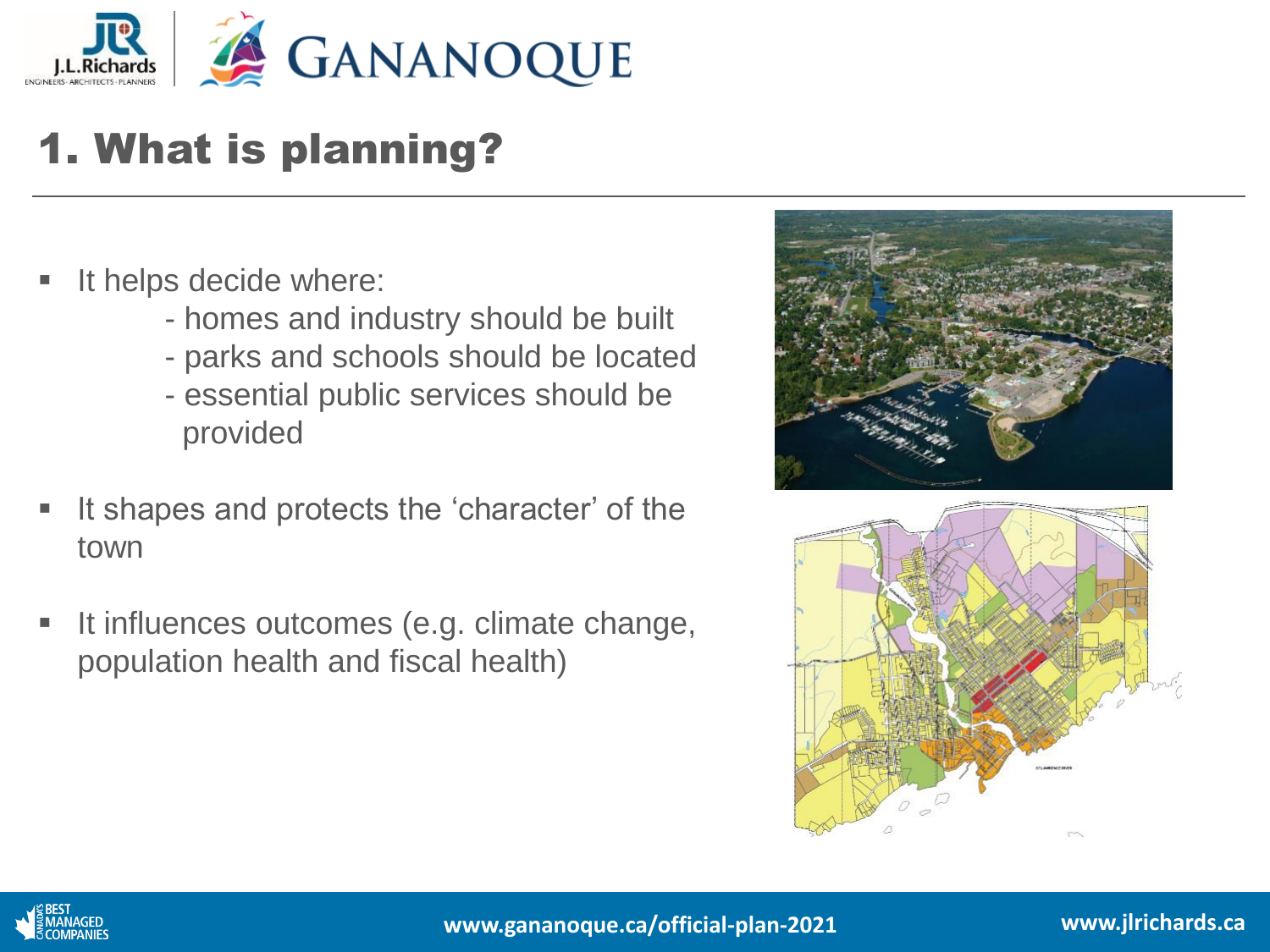

### 2. What is Ontario's planning framework?





**www.gananoque.ca/official-plan-2021**

**www.jlrichards.ca**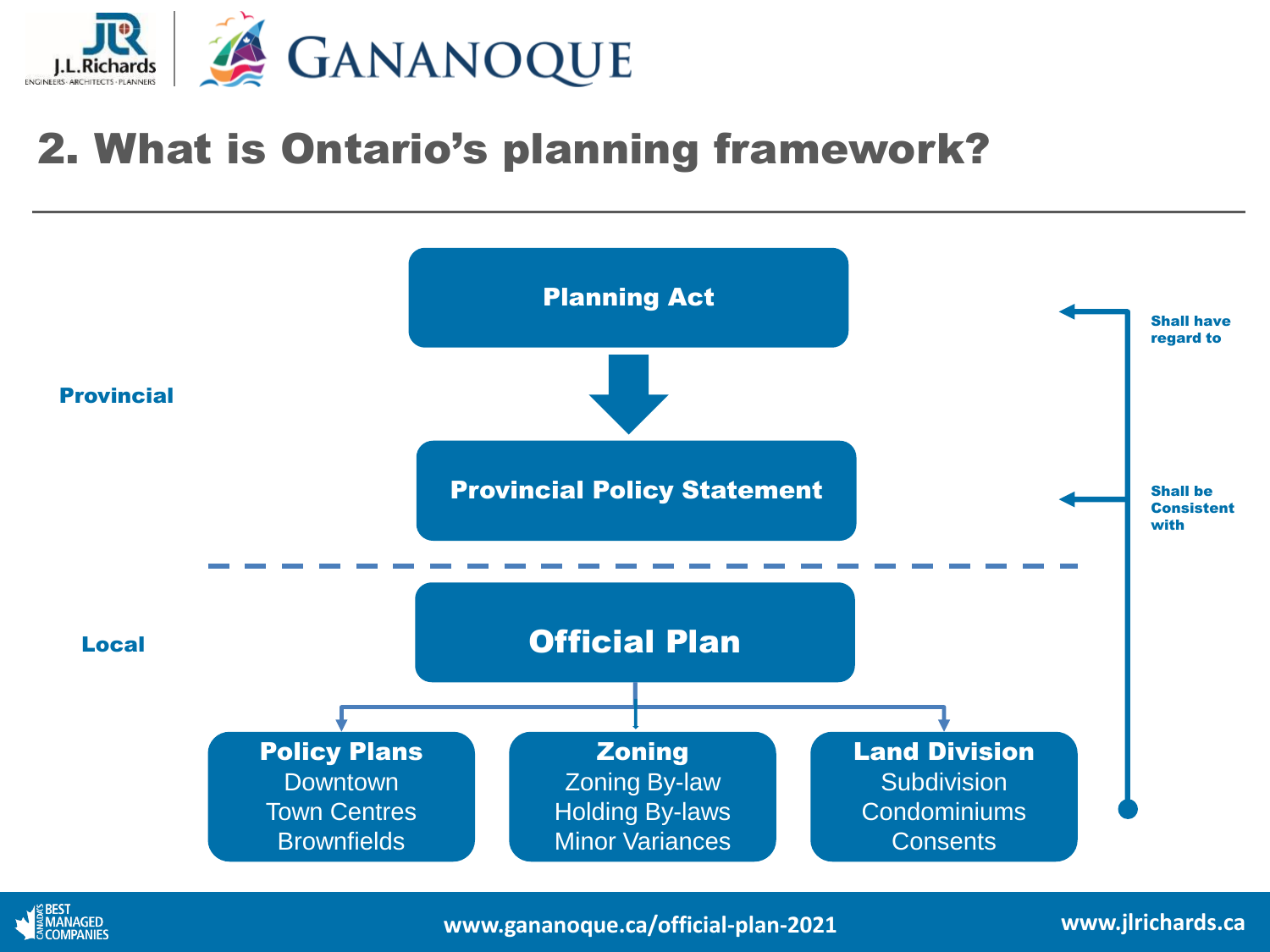

### 3. What is Gananoque's Official Plan?

- 1. Came into effect on June 2, 2010
- 2. Comprehensive policies:
- Vision and guiding principles
- Our Heritage Planning Lowertown
- Where we live Planning Sustainable Residential Neighbourhoods
- Where We Do Business Planning our Commercial Lands
- Where We Work Planning for Employment Lands
- Our Rural and Open Spaces Planning for Balance
- Our Environment Planning for Sustainability
- Development Constraints Planning for Public Health and Safety
- Making it Work Our Infrastructures
- Implementing the Plan The Planning Toolkit



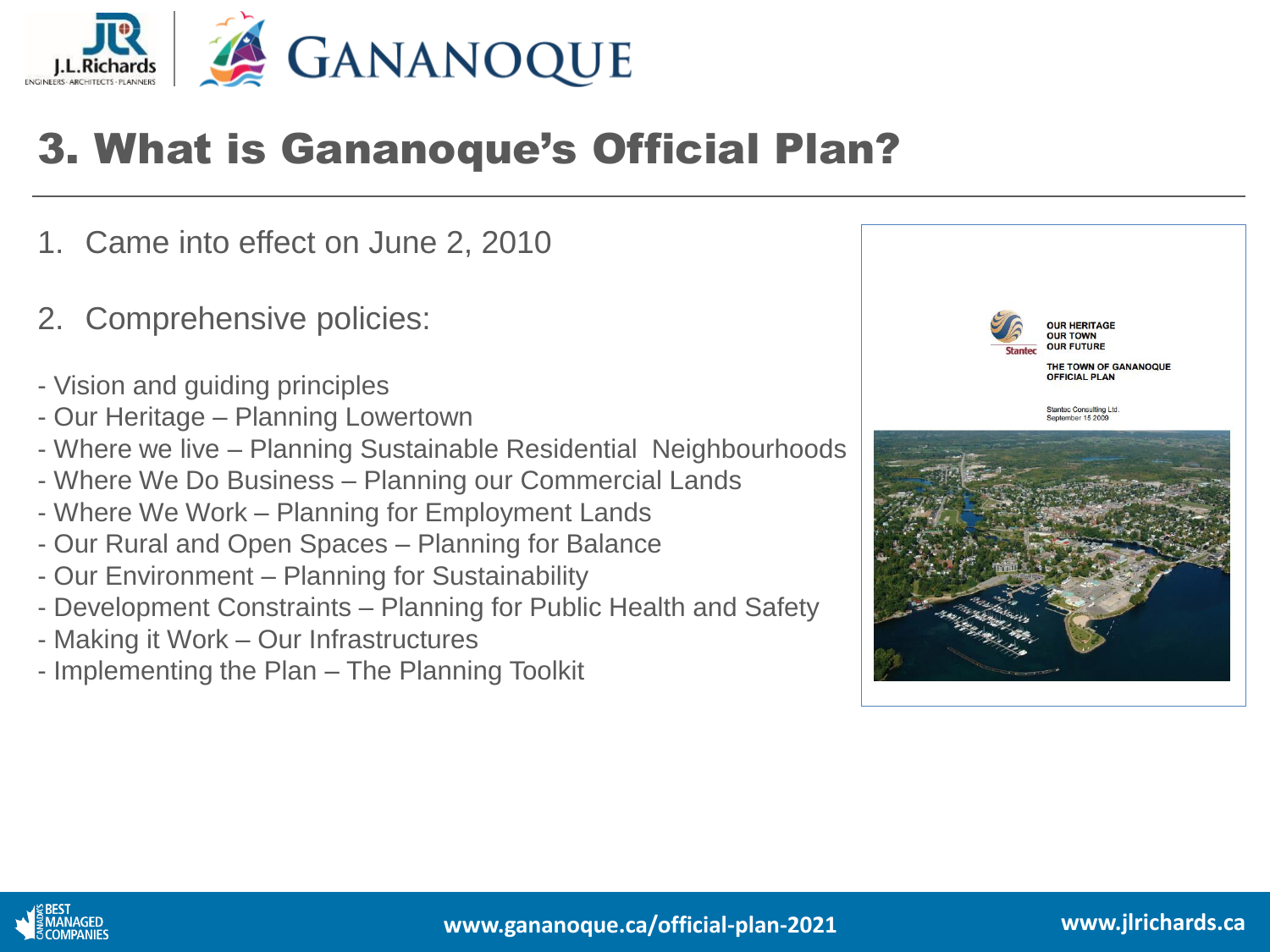

### 4. What is the scope of the review?

- 1. Employment, population and housing projections
- 2. Land supply
- 3. Growth management
- 4. Employment areas
- 5. Housing
- 6. Parks and Recreation
- 7. Mobility
- 8. Infrastructure and public service facilities
- 9. Climate change
- 10.Natural heritage
- 11.Source water protection
- 12.Mineral resources
- 13.Cultural heritage and archaeology
- 14.Natural hazards
- 15.Human made hazards
- 16.Administering the plan





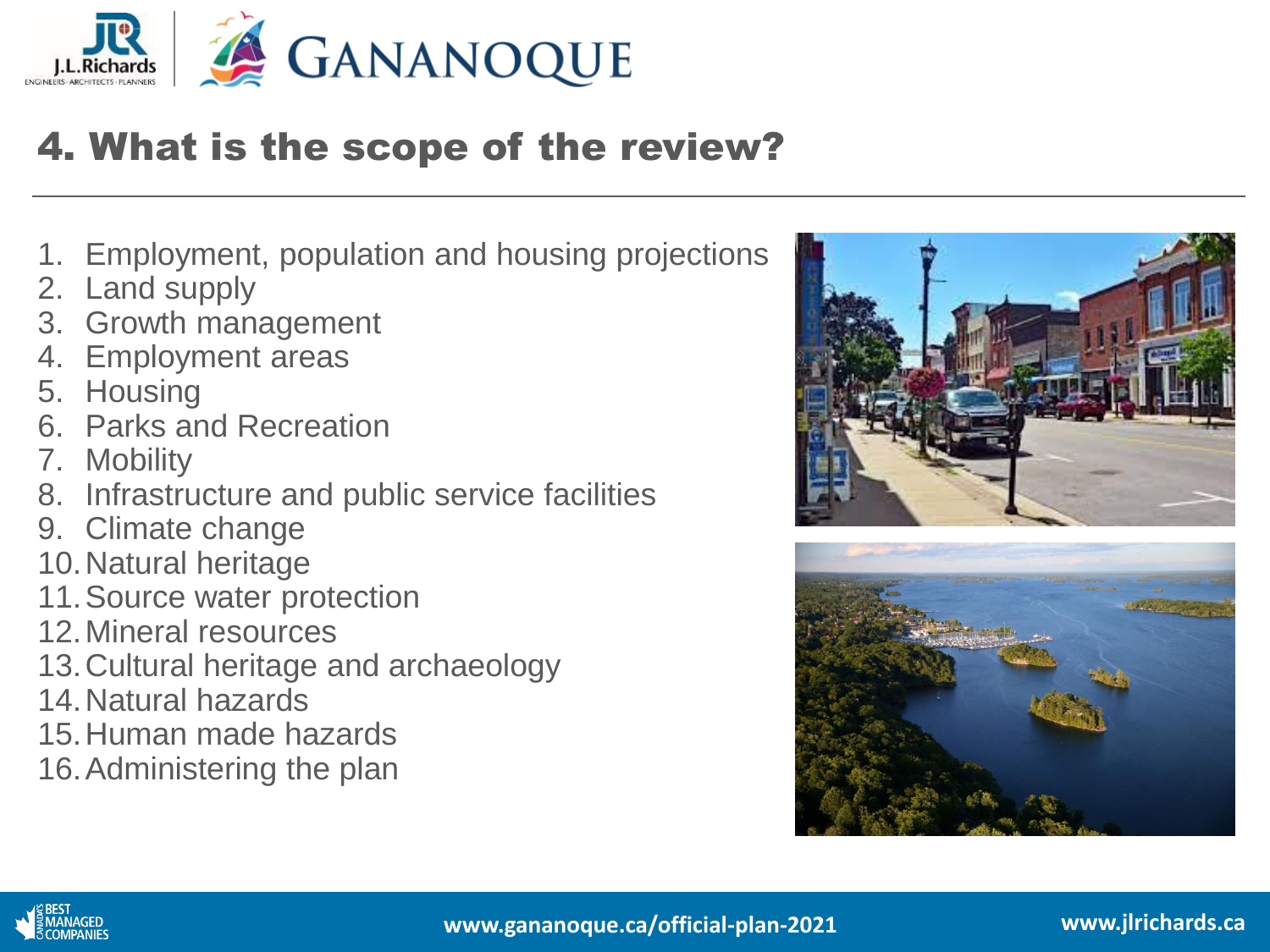

#### 5. What is the schedule for the review?

#### **Phase**

- 1. Consultation, Visioning, Issue Identification
- 2. Research
- 3. Background Study and Discussion Papers
- 4. Directions and Recommendation
- 5. Draft Official Plan
- 6. Recommended Official Plan
- 7. Provincial Approval

### **Timing**

April 2021 – July 2021 April 2021 – August 2021 June 2021 – September 2021 October 2021 – November 2021 January 2022 – March 2022 April 2022 – May 2022 June 2022



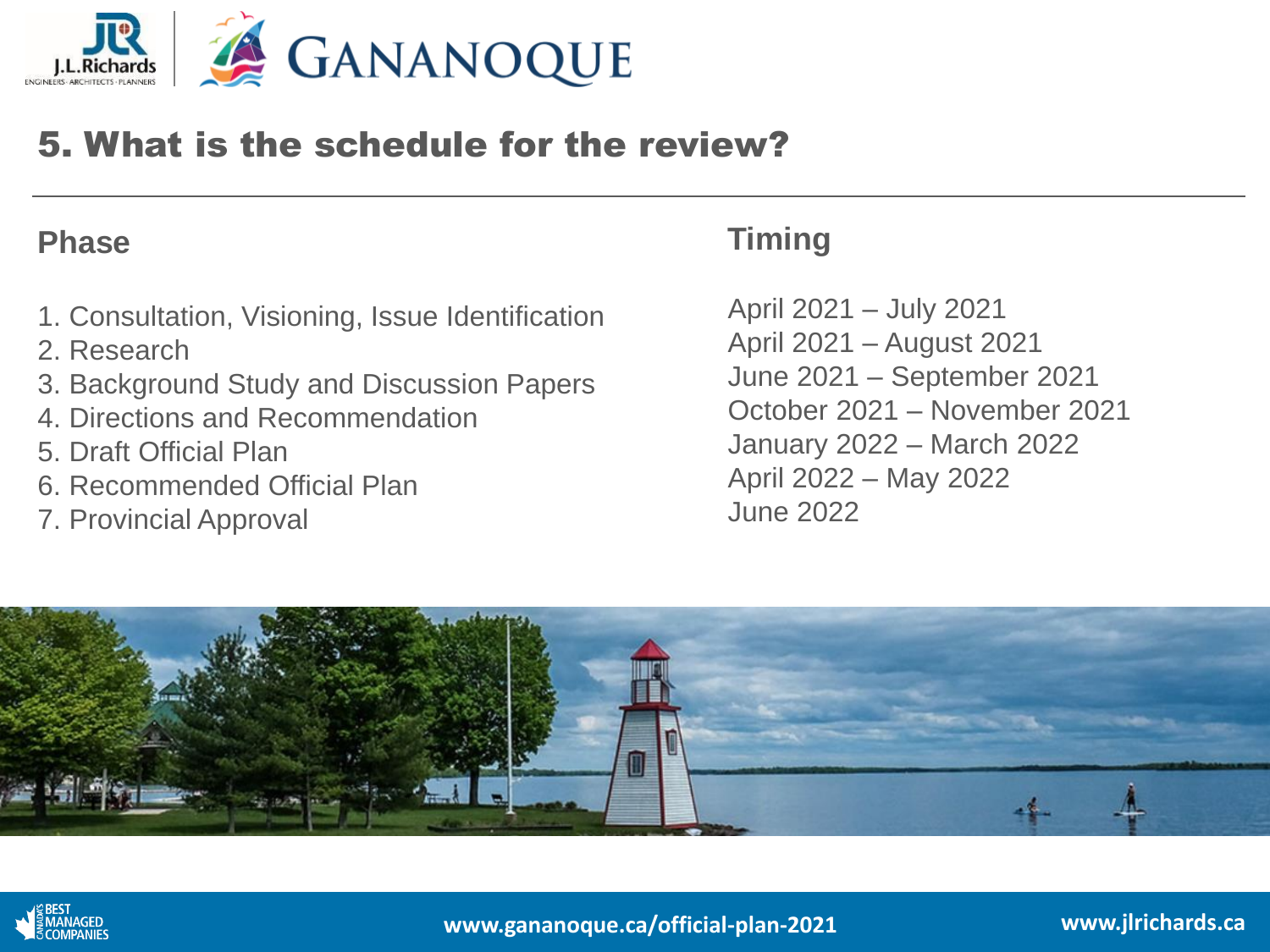

### 5. How can residents and stakeholders get involved?

#### **Key Principles**

- 1. Open and transparent
- 2. Build trust and confidence
- 3. Responsive
- 4. Iterative close the loop
- 5. Meaningful
- 6. Build capacity, understanding and support
- 7. Well facilitated

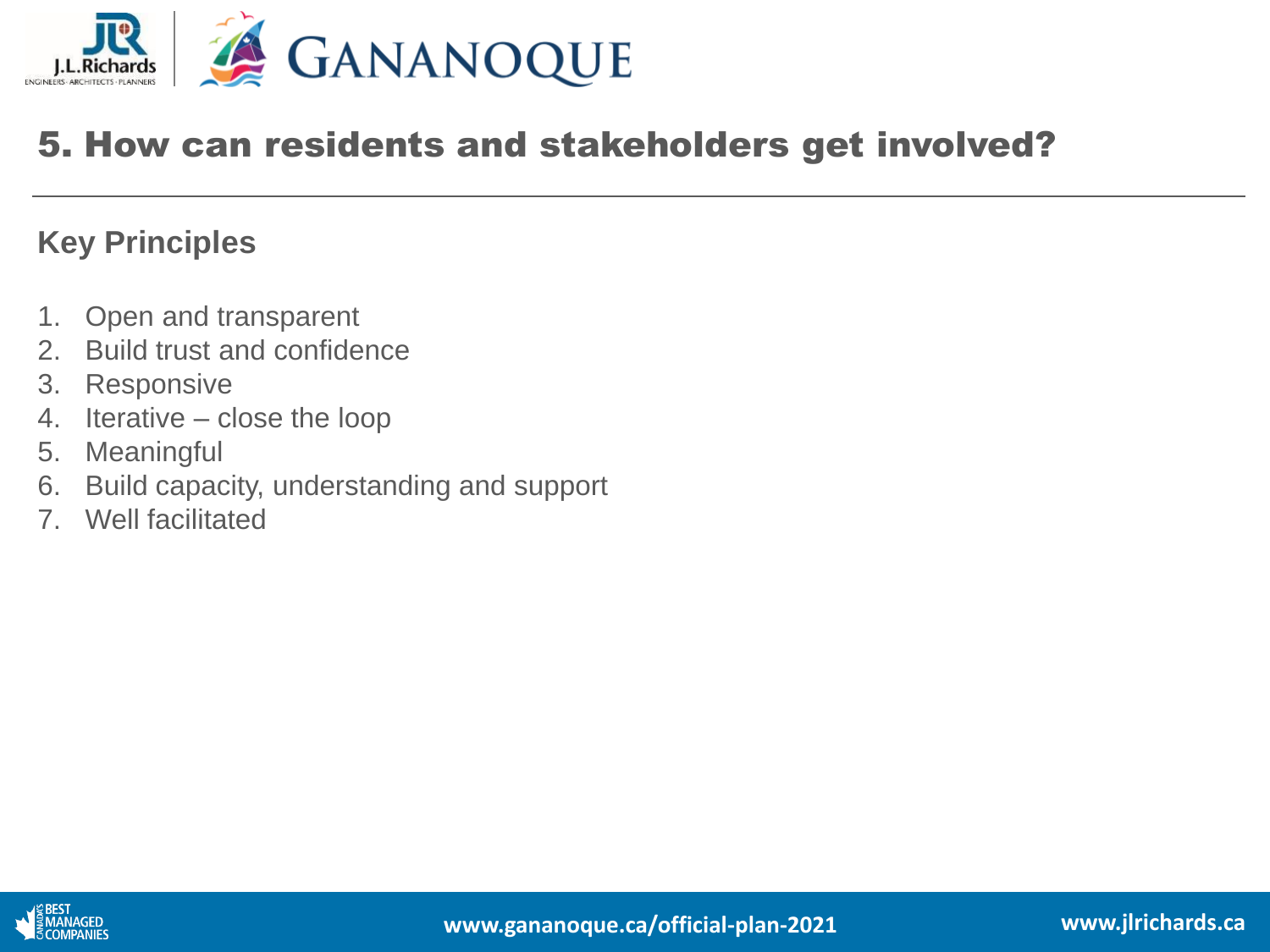

#### 5. How can residents and stakeholders get involved?

**Inform, Consult, Involve, Collaborate, Empower!**

| <b>Tools</b>            | <b>Inform</b> | <b>Consult</b> | <b>Involve</b> | <b>Collaborate</b> | <b>Empower</b> |
|-------------------------|---------------|----------------|----------------|--------------------|----------------|
|                         |               |                |                |                    |                |
| <b>Notices</b>          |               |                |                |                    |                |
| Web updates             |               |                |                |                    |                |
| Social media posts      |               |                |                |                    |                |
| Stakeholder discussions |               |                |                |                    |                |
| <b>PAC Meetings</b>     |               |                |                |                    |                |
| <b>Council Meetings</b> |               |                |                |                    |                |
| <b>Open Houses</b>      |               |                |                |                    |                |
| Workshops               |               |                |                |                    |                |



**www.gananoque.ca/official-plan-2021**

**www.jlrichards.ca**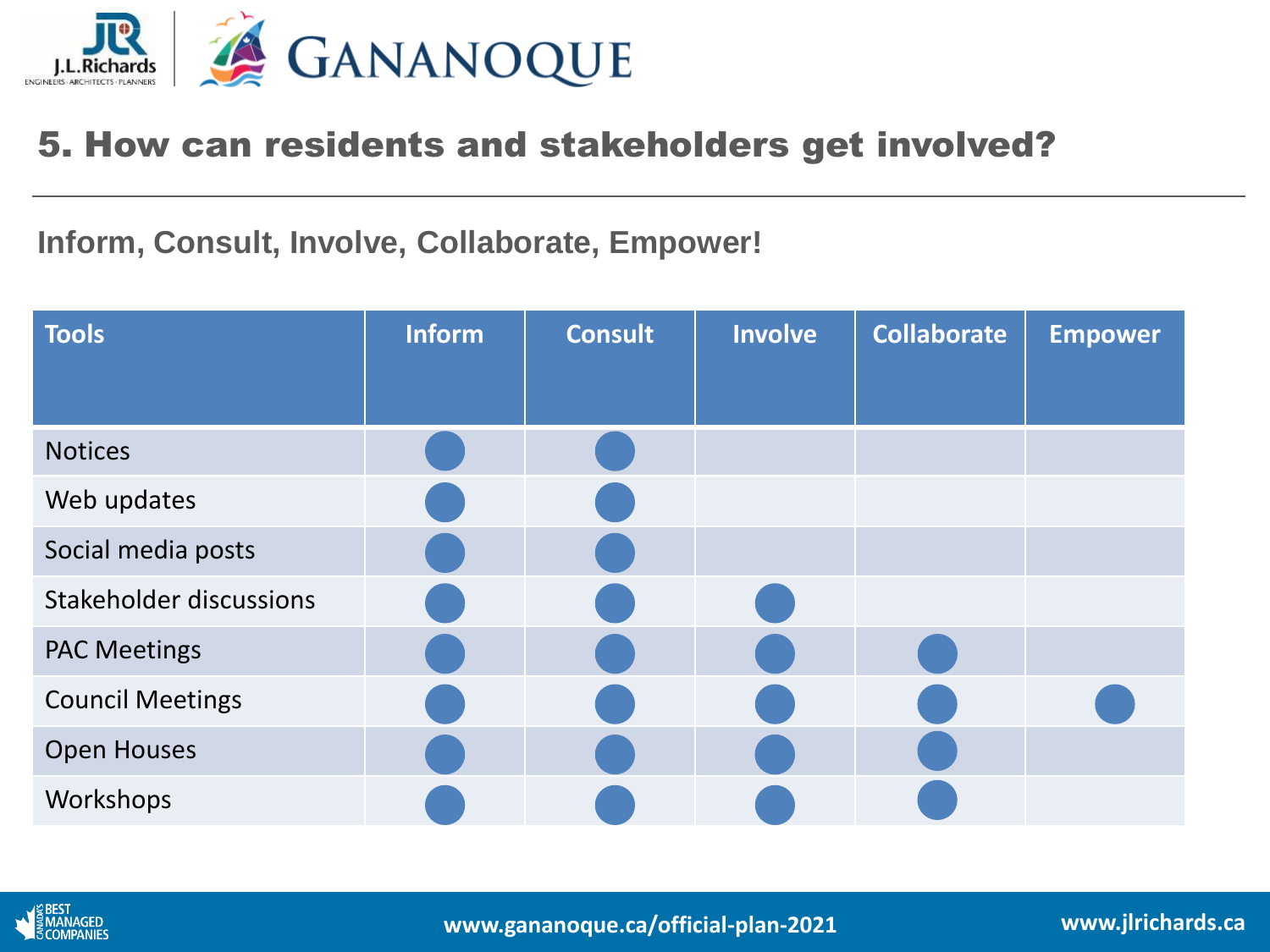







# Questions and Public Feedback

Contact Information:

Jason Ferrigan Senior Planner 705-806-4422 jferrigan@jlrichards.ca

Gabrielle Snow Planner 343-803-3913 gsnow@jlrichards.ca



**www.gananoque.ca/official-plan-2021**

**www.jlrichards.ca www.jlrichards.ca**